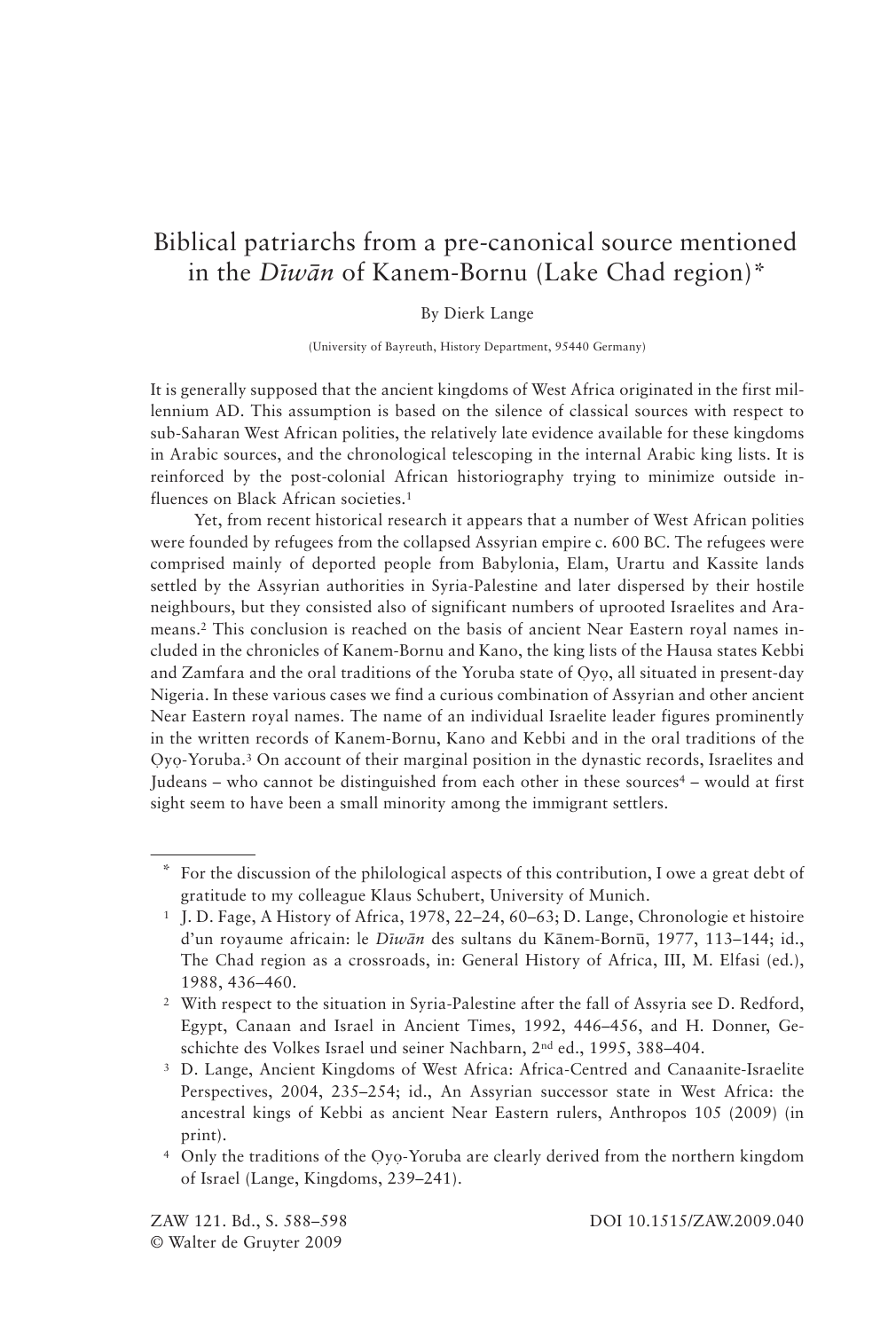For the history of Kanem-Bornu, a kingdom situated on the eastern and western shores of Lake Chad, the main source is the *Diwan salatin Barnu* »Annals of the kings of (Kanem-) Bornu«. This short chronicle provides the names of 68 Sefuwa kings and some information on their successive reigns. Having founded the Chadian state at a date not yet firmly established, the Sefuwa ruled first in Kanem and later in Bornu until 1846, when the last king of the dynasty was killed. The prologue of the *Diwan* begins with a statement on the origin of the fictive dynastic founder Sayf b. Dhi Yazan, who was in fact a scion of the Himyarite dynasty living in Yemen at the end of the sixth century AD. It continues with a spurious Arab genealogy of the presumed dynastic founder comprising 22 names and ending with Isma<sup>s</sup>il/Ishmael, son of Ibrahim/Abraham.<sup>5</sup> It proceeds by providing an ascending genealogy of the biblical patriarchs which comprises all twenty names from Abraham (20) to Adam  $(1)$  with the sole exception of Peleg  $(15)$ .<sup>6</sup> It has gone unnoticed until now that this list of patriarchs is extremely reliable insofar as it seems to derive from direct internal transmission and not from any Arab intermediary.7

Since the ruling elite of Kanem converted to Islam around 1060, an influence of Arab-Islamic scholarship on the written sources of the Chadian state has to be expected from that period onward. In fact, Islamic feedback on the *Diwan* is apparent from the change of name of the dynastic founder from Sef to Sayf b. Dhi Yazan and from the attempt to connect the South Arabian hero with the North Arabian and biblical figure Isma^il b. Ibrahim through a number of awkward and obviously fictitious names. Although the usurpation of the Yemenite hero Sayf b. Dhi Yazan as the dynastic founder of Kanem was recorded from the thirteenth century onward by several Arab authors, the king lists and most other internal sources of Bornu remained faithful to the earlier tradition by calling the dynastic founder simply Sef or Sebu.<sup>8</sup> Another example of Islamic feedback on the *Diwan* concerns the father of Abraham, originally called Tarakh/Terah in the chronicle. Since according to the Koran his name was  $\bar{A}$ zar (VI:74), a Muslim corrector of the chronicle noted the difference and tried to solve it by turning Azar into the real father of Ibrahim and Tarakh into the brother of his father.9 The second copy of the *Diwan* suggests that the keepers of the chronicle may have originally preferred to regard Terah as the real father of Abraham

<sup>5</sup> The Arab genealogy of the *Diwan* has twice al-Sahh and three times Lu'ayy following each other. These sequences and strange names like Sahh, al-Hajj, al-Hajj, Jam, Hud and the female names Hamla, Halina and Wardiyya are never found in Arab genealogies (W. Caskel, *Djamharat an-Nasab*, II, 1966, 101–614).

<sup>6</sup> O. Blau, Chronik der Sultâne von Bornu, ZDMG 6 (1852), 307–8; Lange, *Diwan*, 23–24, 65. As brother of Joktan/Qahtan Preleg was incompatible with the Yemenite genealogy of the Sefuwa.

<sup>7</sup> See D. Lange, Immigration of the Chadic-speaking Sao towards 600 BC, Borno Museum Society Newsletter, 72/75 (2008), 72–94, and id., The early magistrates and kings of Kanem as descendants of Assyrian state-builders, Anthropos 104 (2009), 3–24.

<sup>8</sup> H. R. Palmer, Sudanese Memoirs, II, 1928, 87, 94, 116; III, 36. For the insertion of the dynastic figure Sayf b. Dhi Yazan in the *Diwan* in consequence of Islamization see Lange, Chronologie, 157–9; for the substitution of his namesake Sef see Lange, Kingdoms, 243; and for the Sargonic identity of Sef see Lange, Arguments for the foundation of Kanem c. 600 BC (submitted).

<sup>9</sup> The Halle manuscript reads (*akhu Tarakh Arghu Azar*) with the additional name أر غوا Regu (16) misspelled earlier as أرغوا (n° 16).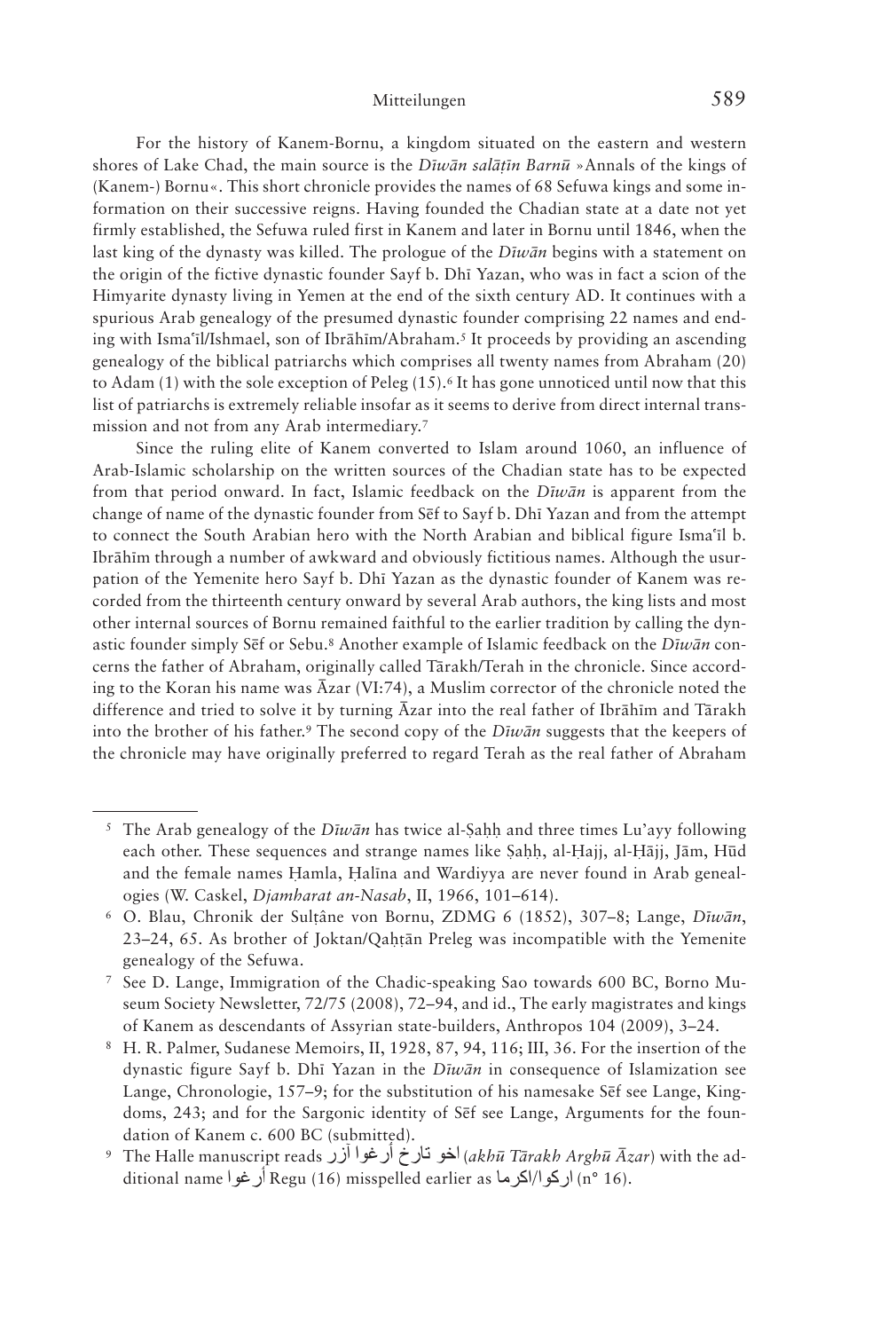and Azar as his uncle.10 In any case, both solutions differ significantly from that adopted by Arab historians who consider Azar as an alternative name for Terah.11 Hence, even in the case of Islamic feedback this influence is restricted to the Koran and does not derive significantly from Arab historians.

Another way of probing the possible influence of Arab scholarly writings on the prologue of the *Diwan* consists in comparing the orthography of the names of the biblical patriarchs.12 In this respect it should be noted that Arab historians begin their world histories with accounts of the successive patriarchs relying for this on translations of the Torah from Hebrew or Greek into Arabic.13 By comparing the spelling of their names in the chronicle with that of the Arab historians a number of significant differences show up. Thus we find in the *Dīwān* Shi't (شَيْتُ) instead of Shīth ( ) for n $\mathbf{w}$  Seth (2), Yānush instead of Anush for אנוש Enosh (3), K.nan instead of Qinan for קינן Kenan (4), Kh.nukh instead of Akh.nukh for תנוך Enoch (7), 'Abir instead of 'Abir for עבר Eber (14) and T.jur (earlier: N.hūr) instead of Nāhūr for נחור Nahor (18).<sup>14</sup> On the other hand some specificities of the list bear witness to a long independent transmission without major corrections on the basis of Arabic texts: in both versions Amir takes the place of ^Abir (14) (ms H has  $\Delta$ habir in the margin and ms L has it misplaced to n° 9), Zayd (6) is in both versions made the son of Mabrak/Mahalel (5) and A.r.ku (16) – ms H has Akurma ( ) – is obviously a divergent spelling value (أرغو) vergent spelling valued by the Arabs as Arghu (أرغو). In two cases – Seth (2) and Enoch (7) – the orthography of the *Diw* $\bar{a}$ *n* is closer to the presumed Hebrew original than that of the Arab authors.

Nevertheless some corrections were attempted on the basis of Arabic texts as can be seen from the insertion of  $\bar{A}z$ ar (19) and the addition of Arghu/Reu (أو غوا) (16). However, the latter name is misplaced in both manuscripts: ms H has it as an onomastic element of the full name of Terah (19) and in ms L it figures just before Arfakhshadh (12). Apparently the copyists did not realize that the manuscripts already had the name in the different form A.r.k $\bar{u}$ .<sup>15</sup> The spelling of the patriarchal name in the chronicle is therefore fairly consistent though partly different from Arabic. As evidenced by the current names Adam (1), Seth (2), Noah (10) and Shem  $(11)^{16}$  – but not by Enosh (3), Kenan (4) and many others – some corrections in the Islamic period occurred but they were not always effective.

<sup>10</sup> According to the London manuscript Abraham was the son of the brother of Azar اخو آزر (*akhū Āzar*), thus indirectly confirming Terah, whose name is not mentioned, as father of Ibrahim (Lange, *Diwan*, 23 n. 20).

<sup>11</sup> Al-Ya^qubi, *Ta#rikh*, Beirut, 1960, I, 23; al-Tabari, *Ta#rikh al-russul w'al-muluk*, I, M. Th. Houtsma (ed.), 1883, 217.

<sup>12</sup> Gen 5, 11, 17; I Chr 1,1–27; Lk 3,23–28.

<sup>13</sup> H. Lazarus-Yafeh, *Tawrat* Encyclopaedia of Islam, 2nd ed., X, 2000, 394.

<sup>14</sup> The following books were consulted: Ibn Qutayba, *K. al- ma^arif*, S. ^Uqasha (ed.), 1960, 18–31; al-Ya^qubi, *Ta#rikh*, I, 8–23; al-Tabari, *Ta#rikh*, I, 164–224; al-Mas^udi, *Murudj al-dhahab*, M. M, ^Abd al- Hamid (ed.), 1958, 38–44.

<sup>&</sup>lt;sup>15</sup> The rendering of Hebrew '*ayin* by  $k\bar{a}f$  is phonetically less appropriate than the quasitransliteration followed by the Arabs which has *ghayn* instead of *^ayin*. An example is the root for »town« Hebr *^ir*, Sem *ger* (V. O. Orel/O. V. Stolbova, Hamito-Semitic Etymological Dictionary, 1995, n° 1012).

<sup>&</sup>lt;sup>16</sup> Of these figures only Adam (1) and Nūh (10) are mentioned in the Koran (II, 31 etc.; III,33, etc.)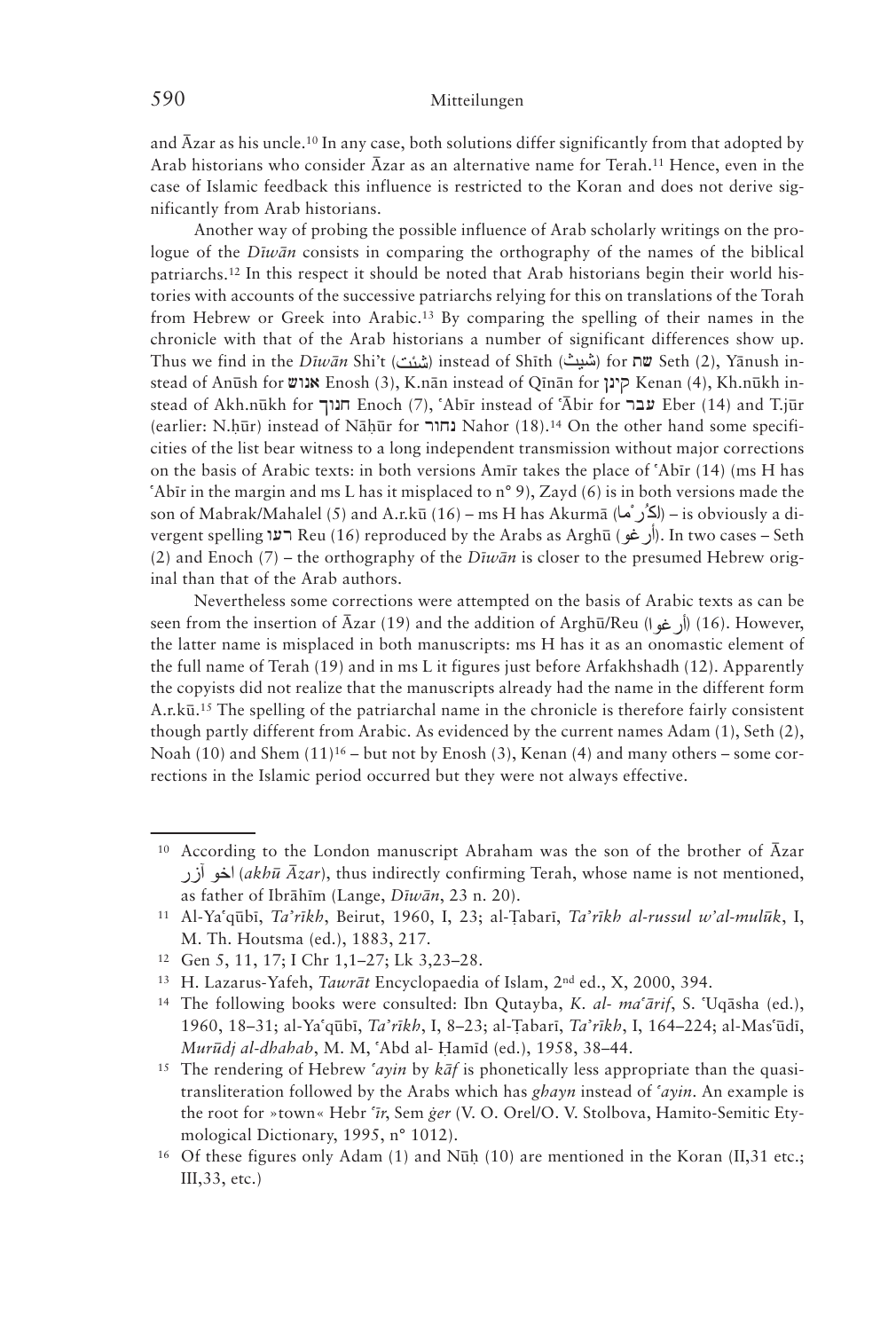The most striking differences between the onomastic forms found in the *Diwan* and those of the Arab historians – and hence the canonical text of the Book of Genesis corresponding to the final Priestly edition – concern six double names, for which there is no previous written evidence: Qayn.n (?) K.nān for קינן Kenan (4),<sup>17</sup> Mahalāyil Malyil for lXllhm Mahalalel (5), Zayd *ibn* Mabrak for dry Jared (6), M.tush.l.kh M.t.s.lim for xl>vtm Methuselah (8), Arfakhshadh Makhshadh for d>kprX Arpachshad (12) and Amir ^Abir for rbi Eber (14).18 We will consider these double names one after the other by taking into account the two available manuscripts of the *Diwan*, the fairly reliable ms H (Halle) and the deficient ms L (London).19

For ]nyq Kenan (4) we find in ms H of the *Diwan* B.khayn.n (?) K.nan(ah) (Blau corrects to Qaynan Kinan), while ms L omits the double name.20 Blau rightly considers the first half of the name as a different orthographic rendering of the same name. It should be noted that the final letter  $h\bar{a}$ *)* of K.nan(ah) (  $\Delta I$ **)** – added customarily to certain proper names in Bornu writings – most often represents a *sukun* on the preceding consonant, i.e. the vowellessness of the preceding consonant.<sup>21</sup> The transliteration of  $q\bar{q}p$  by  $k\bar{q}f$  could result from the Greek form of the name Καιναν found in the Septuagint and in the genealogy of Jesus (Lk 3:23–28) or from the absence of the corresponding plosive sound in Kanuri, the language of Bornu, or the preceding Chadic language.22

The name lXllhm Mahalalel (5) is rendered in ms H of the *Diwan* as Mahalayil Malyīl, while ms L has the Arabic form Mabrak (مبر ك) derived from Mahalāyīl (مبر ك). Apart from the preformative *mem* it is based on two roots *hll* »to praise« and '*l* »god« and means either »praising God« or »praise of God«.23 The Yahwist genealogy has the form lXyvxm Mehujael (Gen 4:18) and the Septuagint and Luke have Μαλελεηλ, a form, which omits the letter *he* due to the impossibility to represent in Greek a word-internal *h-*like sound. Like the reading of the Arab historians, the first name of the *Diwan* keeps the *he* but omits one *lameü*. It is thus truncated in a way similar to the Greek transliterations but by another letter. In addition to the missing *lameü* the second name of the chronicle eliminates the letter *he* like the Greek texts. It therefore reveals the awareness of the existence of a second form of the name attested as early as the third century BC.

For  $T$  (cyclid (6) ms H of the *Dīwān* has Zaydīn ( ) b. Mabrak and ms L has Zayd ( ) b. Mabrak, in which Zayd appears to be a scribal error or an Arabic interpretation for *Yarid* (بيرد). The Arabic forms of both elements of the name suggest a modification of the original version in the Islamic period. On the basis of ms L, which has from -the following se , خنو خ بن ز يد بن مبر ك بن فتى بن متو شخا بن شئت بن آدم Enoch (7) onward quence may be reconstructed: Zayd/Jared (6) b. Mabrak/Mahalalel (5) b. F.ta/Kenan (4)

<sup>&</sup>lt;sup>17</sup> Blau reads (B.khayn.n) and corrects فينن Qayn.n (Chronik, 307) although the – bad – photocopy of ms H seems to have (F. shyar) (Lange, *Diwan*, 23 n. 28).

<sup>18</sup> Blau, Chronik, 307–8; Lange, *Diwan*, 23, 65.

<sup>19</sup> Halle, Library of the DMG, Arab. Ms n° 53; London, SOAS, Arab Ms n° 41 384; Lange, *Diwan*, 22–23.

<sup>20</sup> Blau, Chronik, 307; Lange, *Diwan*, 23 n. 28.

<sup>&</sup>lt;sup>21</sup> As written in 4 دهسکه for Diskam (ms H; § 20). In the *Dīwān* we find likewise دهسکه for Damasak (§ 26), Sin Kanem (§ 4, 31) and مسكنها for Sakadam (§ 9), but also كانعه for Kano (§ 35).

<sup>22</sup> H. Jungraithmayr/D. Ibriszimow, Chadic Roots, 1994, I, XXIV–XXV.

<sup>23</sup> C. Westermann, Genesis Kapitel 1–11, 4th ed., 1999, 483; R. S. Hess, Mahalalel, ABD, IV, 472.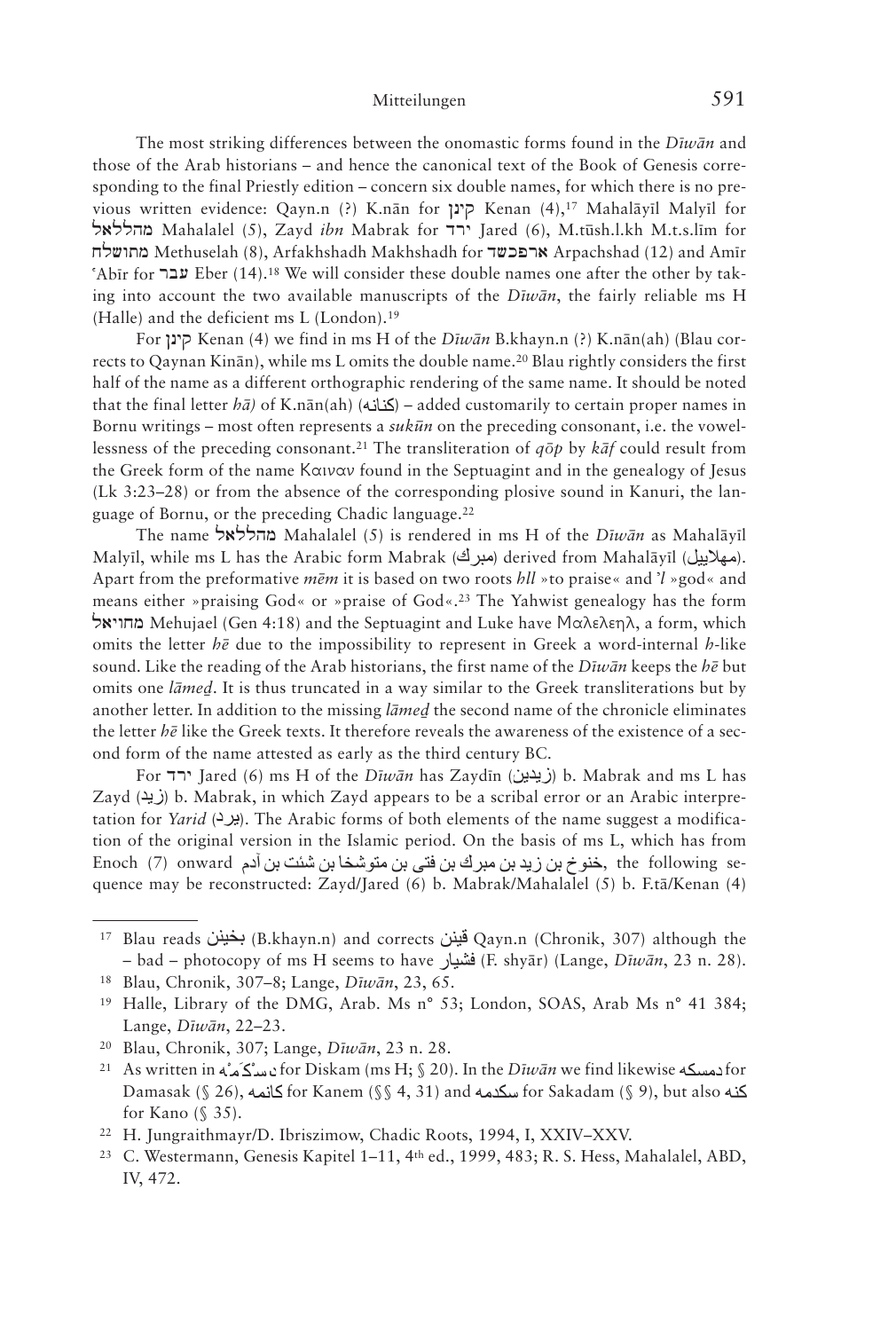b. M.tush.kha/Enosh (3) b. Seth (2) b. Adam (1). These emendations imply that ms H has the supplementary forms -*yin bin Mabrak* deriving from an attempted correction under the influence of Arabic names. A similar wrong Arabic form can be found below in the name added to Arpachshad (12). The analysis of the apparent double name Zayd b. Mabrak thus shows that Kanuri copyists were induced by their Arabic knowledge to change some names in the patriarchal list of the *Diwan*. On the other hand, there is no evidence that in recent times they confronted these patriarchal names with those transmitted by Arab authors.

The name xl>vtm Methuselah (8) is rendered in ms H of the *Diwan* by the double name M.tush.l.kh M.t.s.lim (8) standing for Methuselah and Methusalem. Ms L has the corrupt but recognizable form M.s.t.lim (مستليم).<sup>24</sup> The double name joins the name Methuselah from the Hebrew Bible (Gen 5,21–27; I Chr 1,1–24) to its substitute Mathusalem witnessed by later texts. In fact, the Greek Septuagint and Lk 3,37 have the slightly abbreviated form Μαθουσαλα, while the Latin Vulgate has the forms Mathusala and Mathusale and Mathusalam in the accusative. Various non-canonical texts provide only the second name, which is mostly written in Greek Mathousala but sometimes also Mathousalek<sup>25</sup> and only texts of the old Church have the reading Methusalem.26 From this brief survey it appears that Mathusala and Mathousalek are evidenced as substitute names for Mathuselah from the late pre-Christian era. In addition to neglect of the Hebrew letters *he* and *het* in Greek transliterations – see n° 5, 20 and n° 8, 10, 13, 19 – the motivation for this replacement could have been the religious meaning of the theophoric name composed of the West Semitic *mutu* »man, husband« and the divine name Šalah »god of the infernal river« possibly rejected by faithful worshippers of Jahwe.27 Hence, the double name in the *Diwan* possibly reflects the tendency to substitute the earlier Canaanite name by a less compromising alternative form of the name and as such, it could have been in oral use much earlier than its written attestation.

For d>kprX Arpachshad (12) we find in ms H Arfakhshadh Makhshadh and in ms L Arfakhshadh Muhammad. The latter is clearly a scribal error induced by the similarity between the written forms Makhshadh (مختلف) and Muhammad (مختلف). The Septuagint and Luke have Aρφαξαδ and the Book of the Biblical Antiquities has Arfaxa (IV:9; V:6).<sup>28</sup> Scholars suppose that the first part of the name stands for Arrapxa, a town of the Hurrians corresponding probably to modern Kirkuk, and the second for **עשדים** (*kaśdîm*), the He-

<sup>&</sup>lt;sup>24</sup> The name M.tūsh.l.kh appears in ms L in the truncated form متوشحا (M.tūsh.kha) in place of Enosh (3).

<sup>&</sup>lt;sup>25</sup> Genesis Apocryphon II,19 (Methusalah); I Enoch CVI,1; CVII,3 etc. (Μαθουσάλεκ); Jubilees IV,27 etc. (Μαθουσαλα). The Latin version of the Book of the Biblical Antiquities has Matusalem (I:18). The First Book of Enoch was composed between the fourth century BC and the turn of the era (G. Nickelsburg, Enoch, First Book of, ABD, II, 508; M. T. Walcker, Henochschriften, NBL, II, 117).

<sup>26</sup> H. Seebaß, Metuschelach, NBL, II, 794. H. Schmid suggests an origin in the »old Church« (BHH, II, 1207). For the Latin translation of Genesis in 401 AD see D. C. Parker, Vulgate, ABD, VI, 860.

<sup>27</sup> Westermann, Genesis, 484; R. S. Hess, Methuselah, ABD, IV, 800–1.

<sup>28</sup> Originally composed c. 50 BC in Hebrew or Aramean, the Book of the Biblical Antiquities exists only in Latin translation (A. Dupont-Sommer et al., La Bible, écrits intertestamentaires, 1987, 1227).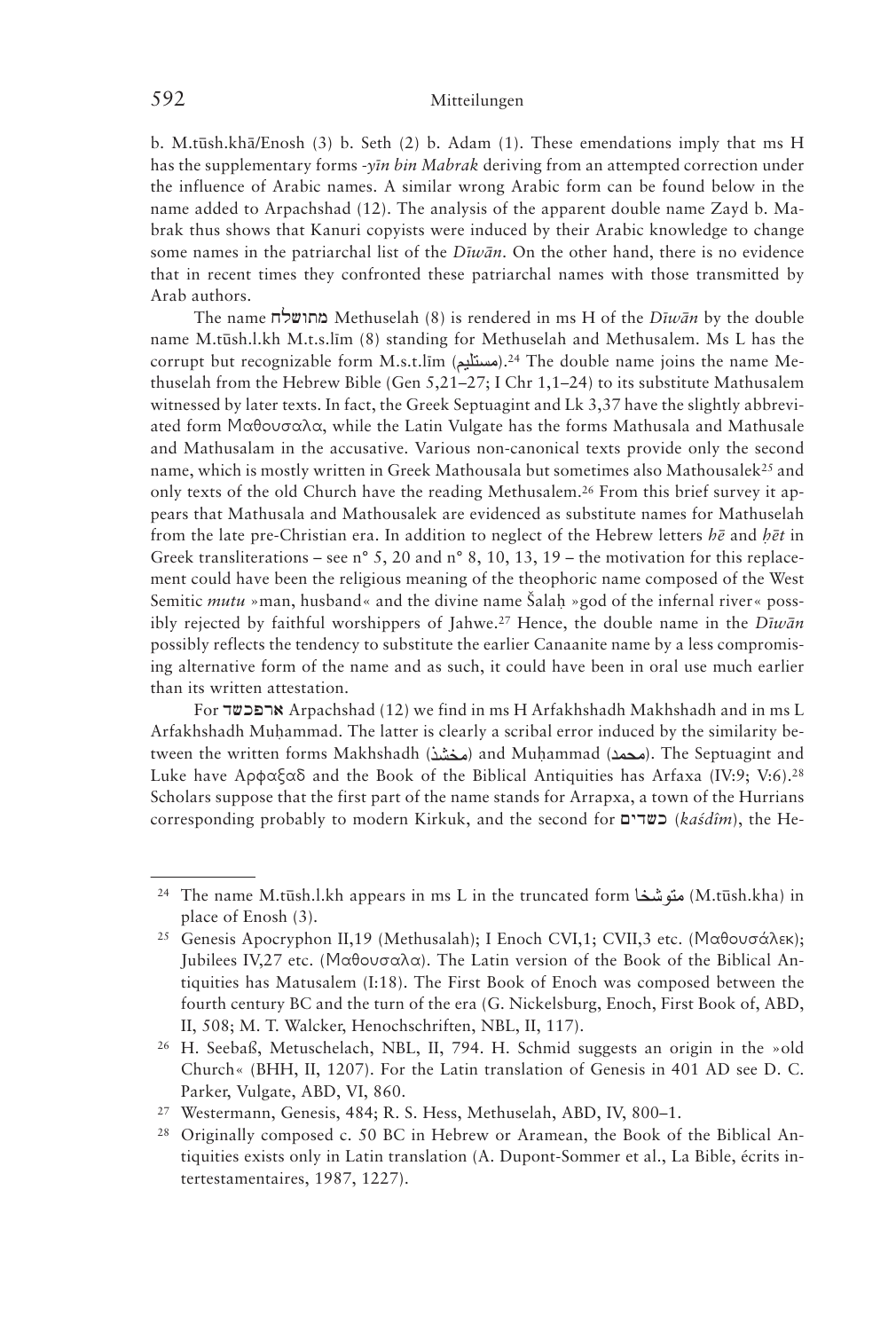brew ethnic name for Chaldeans.29 Since from Old Testament times the name was understood to refer to the Chaldeans of Babylon,<sup>30</sup> the first part of the name might have been eliminated in order to obliterate the reference to Arrapxa and hence to the Hurrians and to reinforce the meaning of the second part of the name –  $ke\check{se}d$  ( $\nabla$ ) – and its focus on the ,yd>k or Chaldeans.31 In view of the dwindling importance of the Hurrians in the first millennium BC and the successful war of the Chaldean rulers of Babylon against Assyria, the reshaping of the ethnically significant name Arpachshad for the benefit of the Babylonians seems to be a plausible explanation for the early emergence of the modified name Makhshad. If these considerations are correct, the end of the seventh century BC was the most probable period for such a modification, which may later have been forgotten again.

Instead of rbi Eber (14) the *Diwan* has the double name Amir ^Abir found as such in ms H, while ms L as Amir, the second element ^Abir being inserted in ms L before Methuselah (8) in a wrong position.32 The first element of the name is the Arabic word *amir*, which means »commander, lord« and which could correspond to an Arabic translation of a Hebrew or an Aramaic term.33 No other patriarch mentioned in the *Diwan* is singled out by a similar epithet having a precise meaning. It seems to imply that Eber was the eponymous ancestor of the Hebrews, a supposition which is only indirectly supported by the Bible. According to Gen 10:21, Shem (11) was the ancestor of all the sons of Eber (עבר), a statement which seems to indicate that Eber was a prolific patriarch having had many descendants. As such, he could have easily been the eponymous ancestor of the Hebrews (עברי). It is only Josephus who clearly states in 93 AD that the Hebrews were called after Eber (Ant I, 6:4). On the other hand it is generally supposed that as members of the widely known *habiru* or *hapiru* the Hebrews were originally some kind of outlaws and a mobile population element.34 Hence, Eber might have been considered as the »commander« of those *äapiru* who constituted the early Israelite Hebrews. Such a concept could have been particularly significant for Israelites who for one reason or another were forced to leave their country and to seek refuge elsewhere.35

From the preceding onomastic analysis of the patriarchal names included in the prologue of the *Diwan* it can be excluded that these names were borrowed from Arabic sources. Most significant for our question are the double names Mahalayil Malyil (5), M.tush.l.kh M.t.s.lim (8) and Arfakhshadh Makhshadh (12). In each case the name known from the Priestly edition of Genesis is followed by a slightly divergent form of the name which in two cases –  $n^{\circ}$  5 and  $n^{\circ}$  8 – is evidenced by texts from the early Christian period. Though for Arfakhshadh Makhshadh (12) there is no written testimony of the second name, its form appears quite plausible as a shortened ethnic designation referring exclus-

<sup>29</sup> R. S. Hess, Arpachshad, ABD, I, 400; M. Görg, Arpachschad, NBL, I, 175.

<sup>&</sup>lt;sup>30</sup> According to Josephus Arphaxades was earlier the name for the Chaldeans (Ant I, 6,4).

<sup>31</sup> Apart from the addition of the personalizing prefix *ma-* (cf. Mahalalel) the plosive *kap* became a guttural *kh* $\bar{a}$ <sup>2</sup>.

 $32$  It should be noted that in ms H  $\Delta$ Abir is written in the margin of the manuscript but inserted by a line in its correct position.

<sup>33</sup> E. W. Lane, An Arabic-English Lexicon, 1863, 1, 97. Amir figures also in the Arab genealogy (Lange, *Diwan*, 22).

<sup>34</sup> N. P. Lemche, Äabiru, Äapiru, ABD, III, 6–10. For a possible ritualistic definition of the Äabiru see Lange, Das Überleben der kanaanäischen Kultur in Schwarzafrika: Totenkultbünde bei den Yoruba und in Ugarit, SMSR 72, 2006, 307–322.

<sup>35</sup> Lange, Immigration, 101–3; id., Successor state (in press). It is also possible that the epithet *amir* resulted from Eber's position as father of Peleg and Joktan/Qahtan.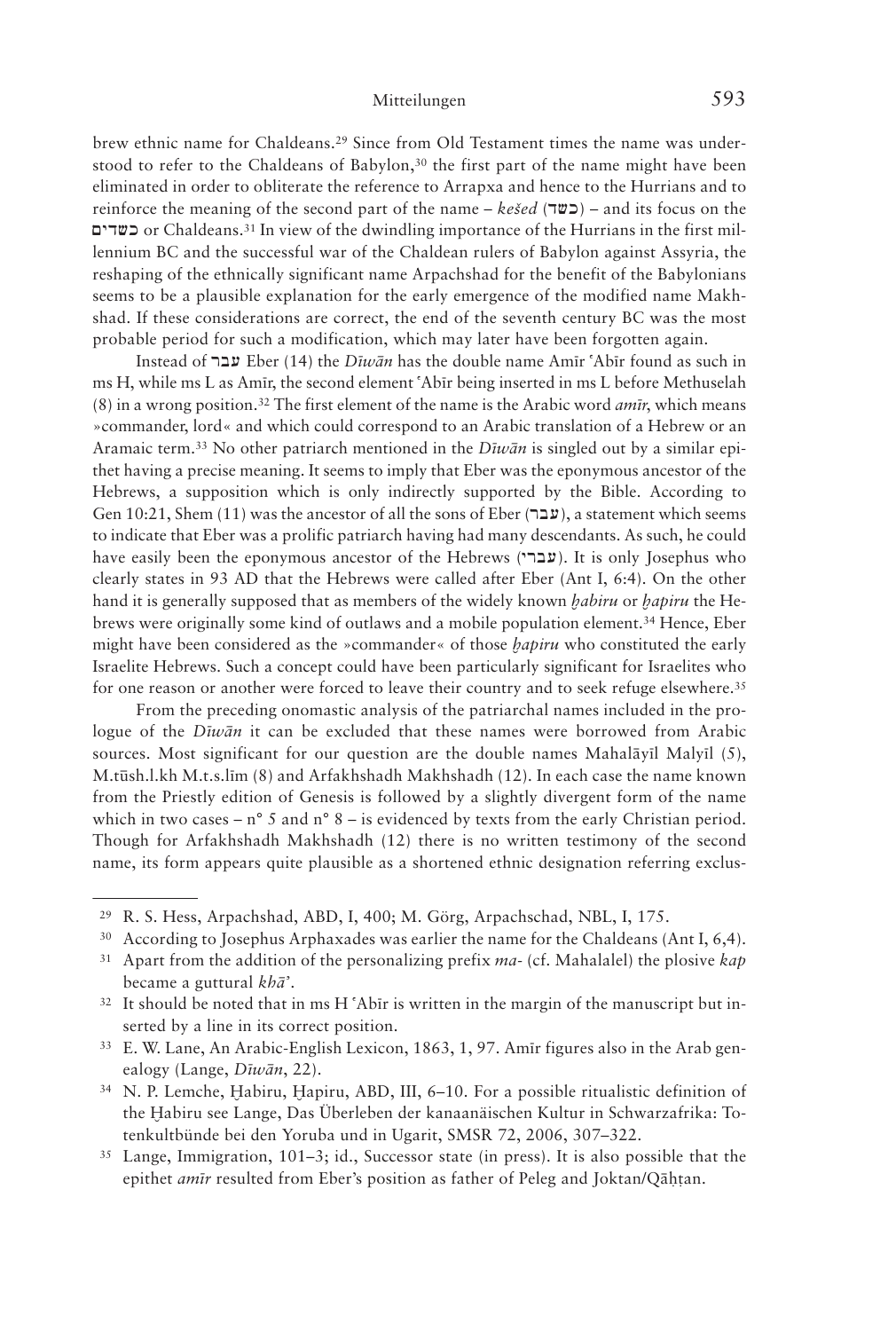ively to the Chaldeans. In spite of the fact that the four double names in the *Diwan* (the two others having only orthographic significance) are highly original in their form insofar as there are no other surviving testimonies for such explanatory additional names, they appear to bear witness to oral and perhaps even written variations with respect to patriarchal names in Old Testament times. Since none of the juxtaposed onomastic forms is evidenced in Judaic texts, although the latter testify to the existence of modified forms of these names, it may be supposed that emigrants to the region of Lake Chad in the pre-Christian era brought with them the knowledge of these disparities. In a context of ethnic and religious heterogeneity, the author of the first outline of the *Diwan* must have felt it appropriate to commit these divergences to writing without any indication of his own preference.

The main annalistic section of the *Diwan* begins after the prologue with its Arabic and biblical genealogies. The successive paragraphs are characterized by their conformity to a strict model defined by the type of information included. Besides the name of the king and that of his father, they also give the length of reign and the place of death of the different rulers. More particularly, in fifty percent of all cases they indicate the name of the king's mother and in twenty percent, the name of her father. Similar information is found in the biblical Books of Kings and in the Chronicles based on the chronicles of Israel and Judah but not in the king lists and chronicles of Assyria and Babylonia. Most extraordinary is the parallel information concerning the king's mother and her origin, reflecting the important role of the queen-mother and the place of the king's death.36 In spite of this remarkable similarity of the *Dīwān* with an Israelite model, it should be noted that the orally transmitted name *girgam*, designating in various languages of the Central Sudan king list and chronicles, is not derived from an Israelite name but from the Sumero-Akkadian term *girginakku* »box for tablets, library«.37

A similar combination of Israelite and Mesopotamian influences can be observed in other aspects of the *Diwan*. According to the opening line of the chronicle the mother of the dynastic ancestor was the daughter of the king of Baghdad, a claim of origin referring most likely to a pre-Islamic city situated close to the Abbasid capital.38 At the beginning of the annals – i.e. after the biblical genealogy – the *Diwan* covers the pre-Islamic period of the Sefuwa in nine paragraphs referring to nine enigmatic kings who can be shown to correspond to ancient Near Eastern rulers as intimated by different versions of the origin-chronicle of Kanem-Bornu.39 Suffice to say for the purpose of the present note that the first three royal names refer to three great personalities of the early imperial period of the Fertile Crescent: Sargon of Akkad, Abraham and Hammurapi. The following six figures correspond to Pûl or Tiglath-pileser III (744–727), the Assyrian conqueror of Syria-Palestine, to three national kings of important deportee communities of Syria-Palestine – Urartians, Elamites and Amorites of Nairi – and to the last Assyrian king Assur-uballit II (612–609) and his Babylonian challenger Nabopolassar (625–605).40 Thus, the first section of the *Diwan* briefly records those aspects of ancient Near Eastern history which were of crucial import-

<sup>36</sup> S. Ackermann, The queen mother and the cult in ancient Israel, JBL 112 (1993), 385–401; E. Platte, Frauen in Amt und Würden, 2000, 230–9.

<sup>37</sup> CAD, V, 86–87; Lange, Ancient Kingdoms, 245.

<sup>&</sup>lt;sup>38</sup> H. R. Palmer, Bornu Sahara and Sudan, 1936, 99. Baghdad was founded by al-Mansūr in 762 AD (Ph. Hitti, History of the Arabs, 1937, 292).

<sup>39</sup> A. Smith, The legend of the Seifuwa, in: Studies in the Pre-Colonial History of Borno, Y. B. Usman/M. N. Alkali (eds.), 1983, 44–50; Palmer, Memoirs, II, 93–95.

<sup>40</sup> Lange, Arguments (submitted); id., Magistrates, 9.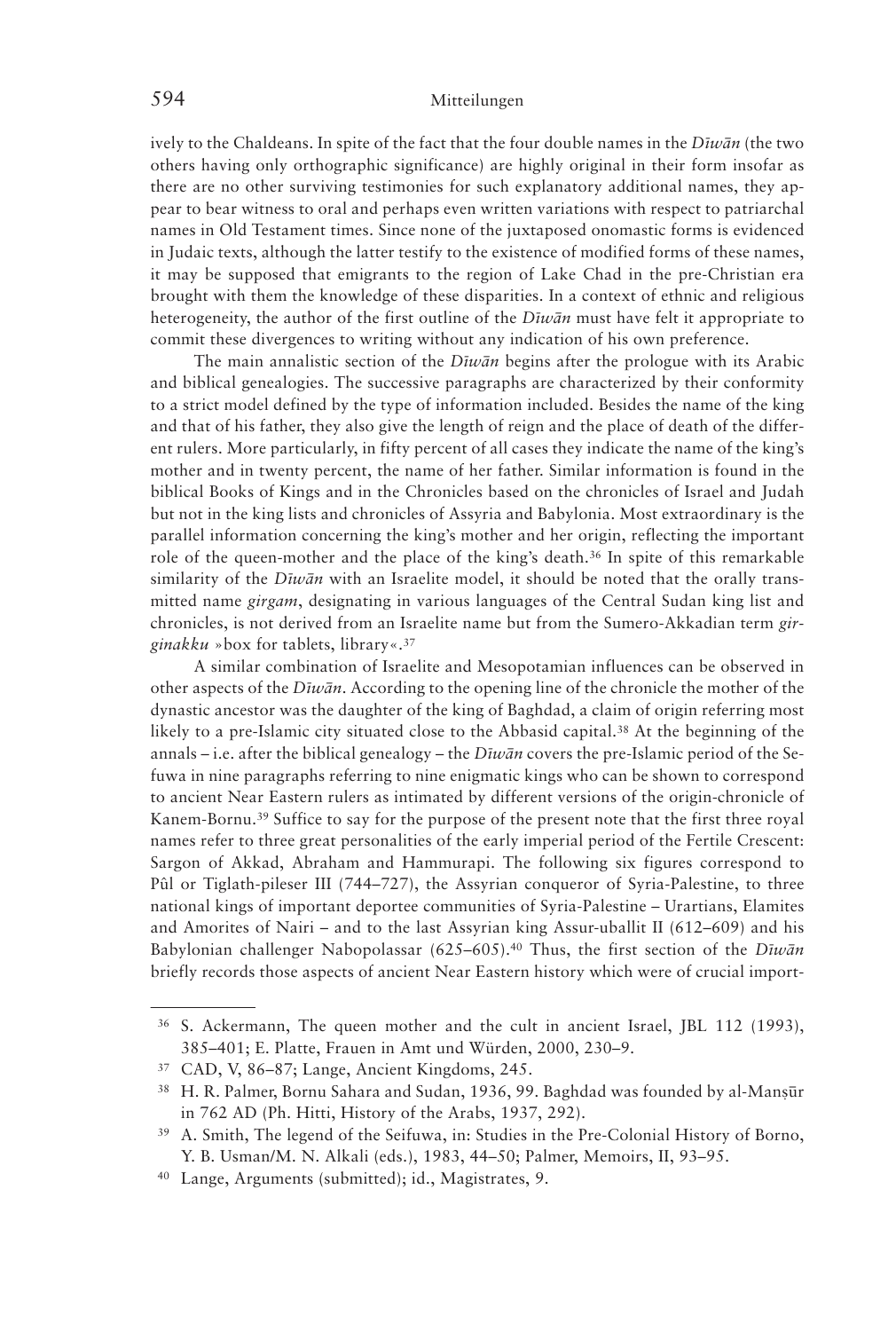ance for groups of refugees comprising mainly Assyrian deportees and Israelites from Syria-Palestine who settled in the region of Lake Chad.

Moreover, in conjunction with the origin-chronicle, the information in the *Diwan* concerning Assur-uballit II can be understood to refer to the last Assyrian king as the leader of a great exodus who died in Zaylan/Zawila in Fezzan.41 Since parallel information with respect to the early imperial period, the Neo-Assyrian expansion, the deportee groups, the collapse of the Assyrian empire and the retreat of refugee groups can be deduced from the king list and the chronicle of Kebbi, the validity of the analysis of the *Diwan* with respect to its ancient Near Eastern information is supported by comparable written evidence from another state of the Central Sudan which originated under similar circumstances.42 These conclusions deriving from textual comparisons show that the information in the early sections of the chronicle is on the whole extremely accurate. On the basis of this and other circumstantial evidence<sup>43</sup> it is not unreasonable to suppose that the extensive and valid information in the Diwan concerning ancient Near Eastern genealogical figures and dynastic predecessors was transmitted from around 600 BC onward in a written form, either in Hebrew or in Aramaic, until a keeper of the chronicle translated the document into Arabic in the early Islamic period of Kanem.44

Finally attention should be drawn to Israelite influences on the institutions of Kanem-Bornu. The most obvious instance of this impact concerns the Ark of the Covenant. Called by the name Mune, apparently derived from Heb.  $\alpha$  (»Manna«), this object was destroyed by the radical Islamic reformer Dunama Dibbalemi (1203–1242).<sup>45</sup> A contributor to the *Diwan* deplores the destruction of the sacred object, which gave rise to many conflicts within the kingdom.<sup>46</sup> Ibn Furtu, the grand Imam of Bornu, wrote in his chronicle on the wars of Kanem in 1578 that the Mune of Kanem was inherited from the Israelites of King Saul. He considered its destruction as a sacrilegious act that led to civil war among the Sefuwa and caused the loss of Kanem, the central province of the kingdom.47 Another aspect of Israelite institutional influence on Kanem concerns the important office of the queen-mother, whose name Magira is apparently derived from Hebrew hrybg *gebîrah*: *magebîra* Magira.48 Known to have presided in former times over the cult of the divine patron-

<sup>41</sup> Smith, Legend, 49; Palmer, Memoirs, II, 93; Lange, *Diwan*, 67 (§ 9).

<sup>42</sup> Lange, Successor state (in press).

<sup>&</sup>lt;sup>43</sup> Following fn 21 it should be noted that the writing of the suffix *-ha*<sup>2</sup> in proper names, probably derived from the Hebrew *he locale*, tends to disappear towards the end of the *Dīwān*. Thus we find the spelling *Alaw* ('لَمْو ) and not *Alawoh* ( ) ( ) for Alawo and *Ghala* ((*غل*ّ) and not *Ghalah* (غلّ) for Ngala (*Dīwān* §§ 54, 66) in conformity with general Arabic usage.

<sup>44</sup> A similar procedure has to be taken into account for the composition and transmission of the king list of Kebbi (Lange, Successor state, (in press)).

<sup>45</sup> Heb 9,4 describes the Ark of the Covenant as consisting of the »testimony«, i.e. the tables of the covenant, placed in the Ark and two objects placed before it: a golden urn holding the *manna* and Aaron's rod that budded (see also Exod 25,16, 21).

<sup>46</sup> Lange, *Diwan*, 71–72 (§ 17); id., The Mune-symbol as the Ark of the Covenant between Duguwa and Sefuwa, Borno Museum Society Newsletter 66/67 (2006), 15–21.

<sup>47</sup> Ibn Furtu, *Ghazawat Kanim*, transl. Palmer, Memoirs, I, 69–71; Lange, Mune-symbol, 16–20.

<sup>48</sup> The *ma*- may be a verbal participle prefix (similar to  $\frac{1}{2}$  = »blessing«).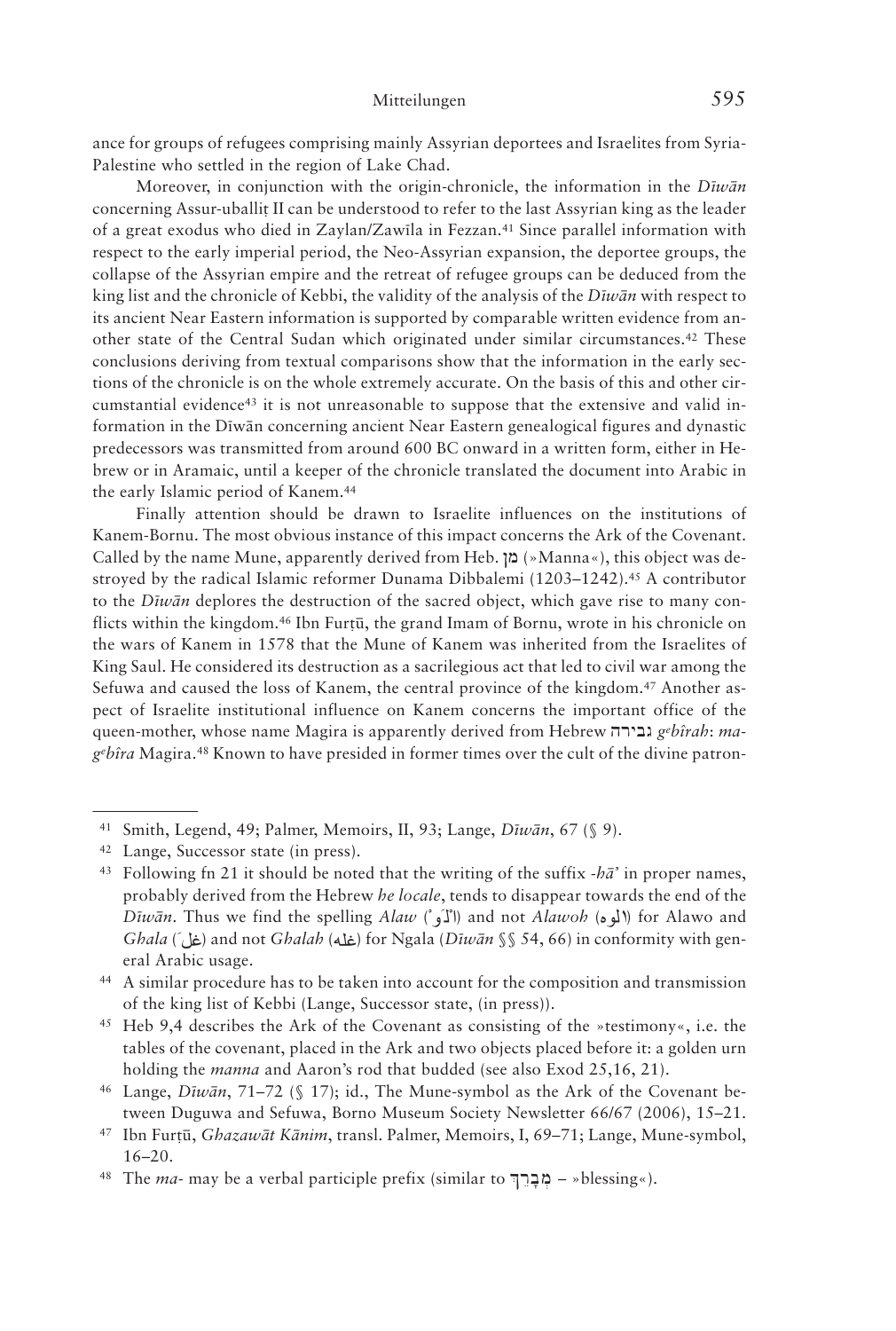ess of the royal dynasty the queen-mother, similar to the *gebîrah*, had great authority.49 In the pre-Islamic period her power in Kanem was so great that she could sanction the king himself and even depose him.<sup>50</sup>

Hence, the list of biblical patriarchs included in the *Diwan* is certainly not an isolated instance of Israelite influence on the early state of Kanem. From the onomastic analysis it appears that the names are characterized by a number of specific features which largely rule out any late or secondary provenance. On account of their orthographic specificities and their extended forms comprising different pre-canonical second names, recent chance innovations may be excluded with the same certainty as borrowings from Arabic sources. Also, any earlier addition to the chronicle through the intermediary of travelling Judaic or Christian missionaries is very unlikely in view of other important Israelite aspects of the chronicle such as its general form and its positioning of Abraham as the second ancestral figure of the Sefuwa dynasty. Moreover, secondary outside interference with the *Diwan* seems even more improbable if we consider that the royal chronicle was a document surrounded by great secrecy, of which the Grand Imam Ibn Furtu himself did not have any knowledge in the second half of the sixteenth century.<sup>51</sup> Therefore, according to the most likely hypothesis, the list of patriarchs of the *Diwan* reflects biblical knowledge of a written nature with respect to the patriarchs as it seems to have existed in Israel at the end of the seventh century BC and as it appears to have been committed to writing in Kanem for the composition of the first outline of the chronicle at the beginning of the state, before it was subsequently handed down by careful written transmission and then translated into Arabic. In this restricted sense, the preceding onomastic analysis of the patriarchal names supports the idea of a prominent contribution of Israelite immigrants to the foundation of Kanem around 600 BC as a consequence of the fall of the Assyrian empire.

Scholars generally suppose that information in West African king lists and chronicles concerning the ancient Near East is derived from the Arab writings. This does not seem to be the case with the list of biblical patriarchs included in the Diwan of the kings of Kanem-Bornu. In all likelihood Israelite immigrants brought this knowledge with them when they left Syria-Palestine with other ethnic groups after of the fall of the Assyrian empire at the end of the seventh century BC.

Il est généralement admis que les informations sur le Proche-Orient antique contenues dans des listes dynastiques et des chroniques de l'Afrique de l'Ouest ont été empruntées à des écrits arabes. Cette provenance semble être exclue dans les cas de la liste des patriarches bibliques contenue dans le *Diwan* des rois du Kanem-Bornu. Apparemment, ces connaissances furent transmises dans la région de Lac Tchad par des immigrants israélites qui quittèrent, avec d'autres groupes ethniques, la Syrie-Palestine lors de l'effondrement de l'empire assyrien à la fin du VIIème siècle av. J.-C.

<sup>49</sup> G. W. Ahlström, Aspects of Syncretism in Israelite Religion, 1993, 57–88; Ackerman, Queen mother, 389–401.

<sup>50</sup> Lange, *Diwan*, 69–70 (§ 14); id., Kingdoms, 185, 225;.

<sup>&</sup>lt;sup>51</sup> Ibn Furtū refers explicitly only to a chronicle written about Idris Katakarmabe  $(1487-1509)$  and the genealogy of his own king Idris b.  $\text{\textdegree{A}}$  (1564–1596) shows that he was not acquainted with the *Diwan* (H. Barth, Travels and Discoveries in North and Central Africa, II, 1857: 16–17; D. Lange, A Sudanic Chronicle: The Borno Expeditions of Idris Alauma (1564–1576), 1987, 34; Palmer, Memoirs, I, 15).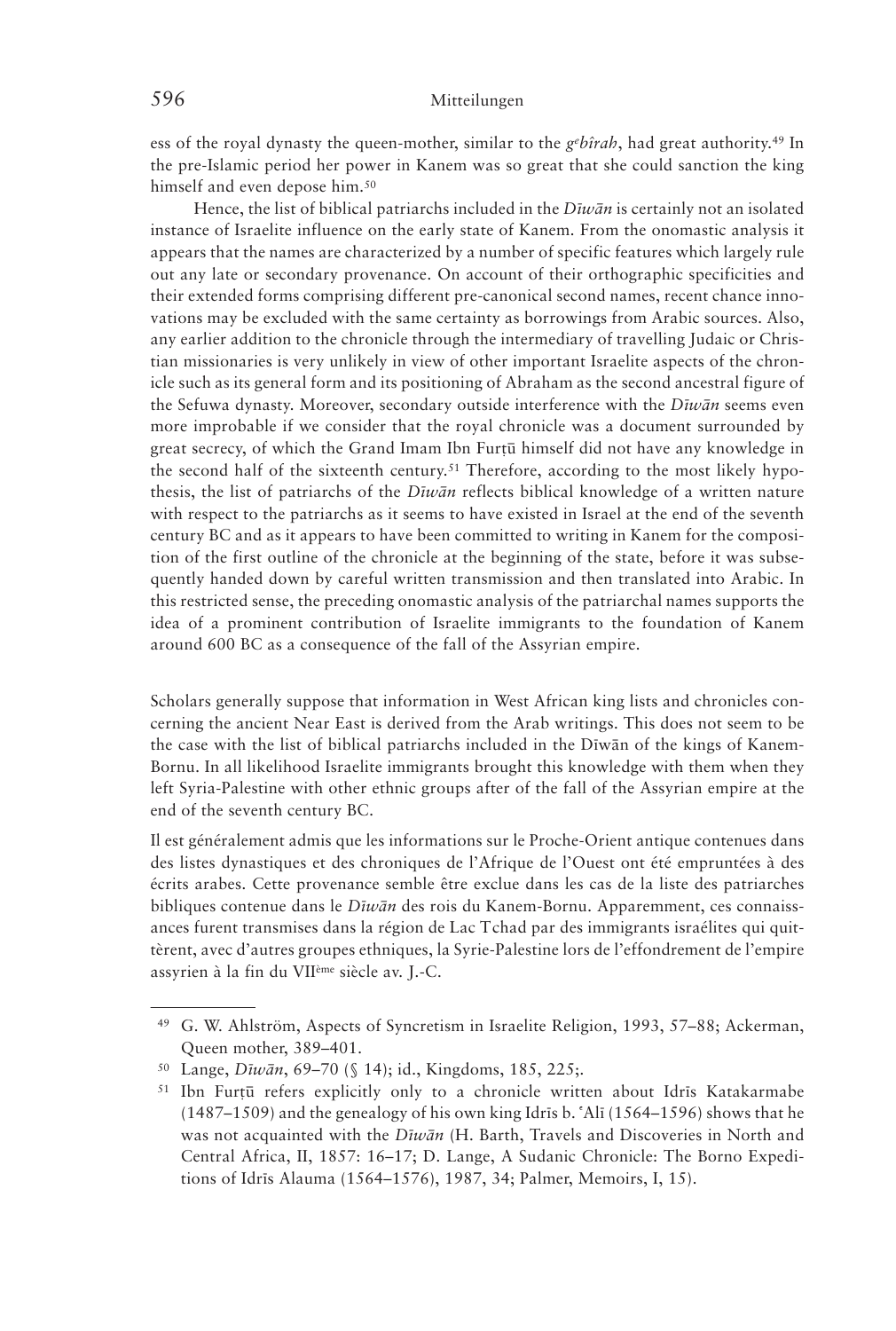| List of biblical patriarchs in the canonical Genesis and in the Dīwān |                              |                   |                       |                                              |                    |
|-----------------------------------------------------------------------|------------------------------|-------------------|-----------------------|----------------------------------------------|--------------------|
| $N^{\circ}$                                                           | Conventional<br>English name | Genesis<br>Hebrew | Genesis<br>Septuagint | Dīwān                                        | Arab<br>historians |
| $\mathbf{1}$                                                          | Adam                         | אדם               | Αδαμ                  | أدم                                          | آدم                |
| $\overline{2}$                                                        | Seth                         | שת                | $\Sigma$ nθ           | شئت                                          | شيث                |
| 3                                                                     | Enosh                        | אנוש              | Ενως                  | يانش                                         | أنوش               |
| $\overline{4}$                                                        | Kenan                        | קינן              | Καιναν                | (بخيْنن/قيْنن) كنانه<br>Qayn.n (?) K.nān(ah) | قينان              |
| 5                                                                     | Mahalalel                    | מהללאל            | Μαλελεηλ              | مهلاييل ملييل<br>Mahalāyīl Malyīl            | مهلائيل            |
| 6                                                                     | Jared                        | ירד               | Ιαρεδ                 | زيد (بن مبرك)<br>Zayd bin Mabrak             | یر د               |
| 7                                                                     | Enoch                        | חנוך              | Ενωχ                  | خنوخ                                         | أخنوخ              |
| 8                                                                     | Methuselah                   | מתושלח            | Μαθουσαλα             | متوشلخ متسليم<br>M.tūsh.lakh M. tusalīm      | متوشلخ             |
| 9                                                                     | Lamech                       | למך               | Λαμεχ                 | لامك                                         | لمك                |
| 10                                                                    | Noah                         | נח                | Νωε                   | نوح                                          | نوح                |
| 11                                                                    | Shem                         | שם                | $\Sigma$ ημ           | سام                                          | سام                |
| 12                                                                    | Arpachshad                   | ארפכשד            | Αρφαξαδ               | ار فخشذ مخشذ<br>Arfakhshadh Makhshadh        | أر فخشد            |
| 13                                                                    | Shelah                       | שלח               | Σαλα                  | شالخ                                         | شالخ               |
| 14                                                                    | Eber                         | עבר               | Εβερ                  | عبير امير<br>Amīr 'Abīr                      | عابر               |
| 15                                                                    | Peleg                        | פלג               | Φαλεκ/Φαλεγ           | Missing                                      | فالغ               |
| 16                                                                    | Reu                          | רעו               | Ραγαυ                 | اكر ما/اركوا [=ارغو]                         | أر غو              |
| 17                                                                    | Serug                        | שרוג              | Σερουχ                | شَدَار ُوخْ                                  | ساروخ              |
| 18                                                                    | Nahor                        | נחור              | Ναχωρ                 | تجور                                         | ناحور              |
| 19                                                                    | Terah                        | תרח               | Θαρα                  | تارخ                                         | تارخ               |
| 20                                                                    | Abraham                      | אברהם             | Αβρααμ                | إبراهيم                                      | إبراهيم            |